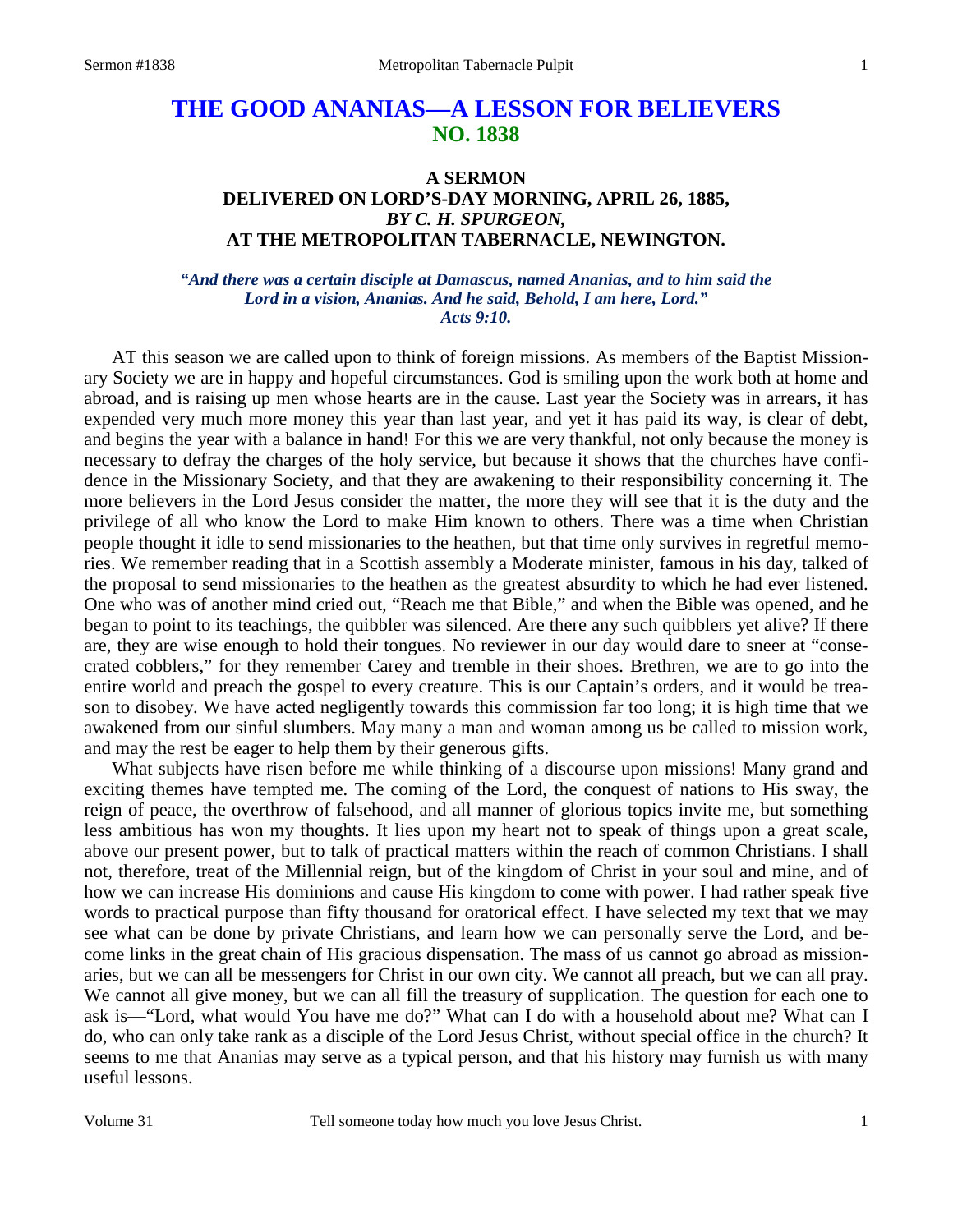Brethren, I shall invite you this morning to think about this good Ananias, to whom the Lord said in a vision, "Ananias; and he said, Behold, I am here, Lord."

**I.** First, let us think a little about THE MAN. He is described as "a certain disciple at Damascus, named Ananias." We hear of him this once, and we know nothing more about him. He comes forward at a critical point in Paul's life, executes for him a very useful office, and then disappears. The good soldier was sent upon special service by his Captain, and when he had fulfilled his commission he retired to his ordinary place in the ranks. Who was this Ananias?

 We remark of him, first, that he was *simply a private person*. He is not described as pastor, or evangelist, or even as deacon or elder of a church, yet this private person, obscure in life, and without special distinction in the church, was the channel for communicating the Holy Spirit to the great apostle of the Gentiles. For the time being he became one of the most important persons in sacred history. The Lord did not send to Paul for the opening of his eyes and the comforting of his heart an apostle, lest any should have said that Paul received his commission second-hand from those already in office. The Lord did not send to him any man of distinguished position or eminent gifts, lest it should be concluded that Paul received the gospel at his hands. The great apostle could say in later days, "I neither received it of man, neither was I taught it, but by the revelation of Jesus Christ." It was needful that instrumentality should be used, but it was wise that such instrumentality should be of the most ordinary kind, lest any power should be ascribed to it, and lest it should arrogate to itself credit for the apostle's conversion and later life. I see, therefore, in many of you, dear brethren, special qualifications for certain uses, even qualifications which your being church officers or preachers might take from you, your very obscurity and lack of glittering talent may be a fitness for peculiar service. There is a special work for you to do who are private Christians, and I trust you will be prompt in the doing of it.

 Ananias is especially said to have been *a disciple*. Dwell on that title. He was a learner; he sat at Jesus' feet and learned of Him, and therefore was ready to instruct Saul of Tarsus. A true disciple is also a follower; he is an imitator of his Master. Christ's discipleship is always practical; it is of the heart and of the hand as well as of the head, all these were wanted in the mission of Ananias to Paul. Oh, brothers and sisters, we must take care that we keep up the character of disciples. May we bear fruit, so shall we be His disciples. Let us never dream of knowing more than our Master teaches us, let us never think that we are perfect, so that we have no more to learn. He who gets beyond a disciple rises beyond his proper place. Our strength for usefulness lies in our remaining disciples. You cannot disciple all nations unless you are disciples yourselves. How can you teach others that which Christ does not teach you? But if you sit at His feet and receive of His words then shall you speak so that others shall learn of you.

 Paul tells us, in Acts 22:12, that Ananias was *"a devout man."* How much I wish that all avowed disciples of Jesus were devout men. I suppose he was devout while he was yet a Jew, before he received Christ, but when he was enlightened another element entered into his devotions, so that he worshipped God in the name of Jesus. Nowadays we greatly need more devout men, men of prayer, men who dwell with God in secret, devoted men, men of devotion, for the strength of the spirit of man lies in fellowship with the Spirit of God. A devout man is soon discovered, this fire from heaven cannot be hid. The devout man may not be more somber than others, why should he be? He certainly will not be more anxious to make a display, but it will soon be seen that he is fuller of power. A devout man is a remarkable man. If he prays, you perceive that he is familiar with that holy exercise; if he is called to endure trial his patience proves that he submits himself to God. His daily conduct in the affairs of this life exhibits a secret sacred something which few understand, but which all feel. The Spirit of God dwells with the devout man, and fits him for the Lord's service. I believe that God loves to send as His special messengers those who ordinarily dwell near Him. Let us aim to abide with God, that we may be employed by Him. Every Christian man cannot be a talented man, but every Christian should be a devout man. Every man cannot be eloquent, but every man who loves the Lord may be devout, and in that devotion lies a main qualification for service. He that has power with God will not fail to have power with men.

 Paul also tells us that Ananias had *"a good report* of all the Jews which dwell in Damascus." They hated Christians, but they could not help respecting this devout man. The world had then, as it still has, a respect for those who walk with God. If we are to be useful to our fellow men, we must deserve their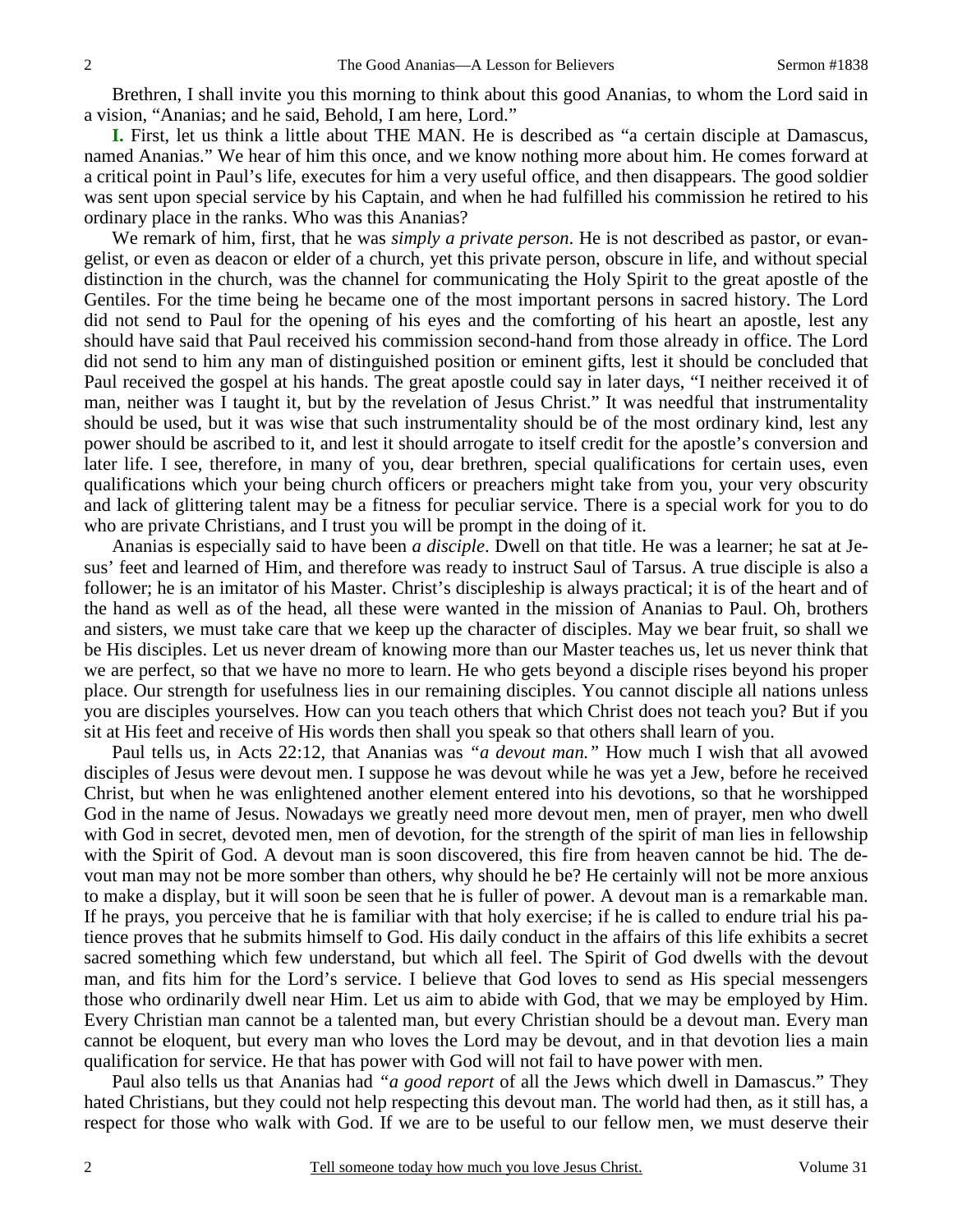esteem. We are not to curry favor with them by lowering our principles to gain their approval, but on the contrary, we are to win their respect by sheer force of unbending holiness, so that we may have power over them for their good. We are to win influence over our fellow men by an upright character, and a generous behavior, so that if they wish to speak against us, they may find no matter for accusation unless it is concerning our zeal for the Lord our God. Oh, that our church members were all men of spotless character! Oh, that all professors were well reported of! The church is injured in her efforts for the conversion of the world by the inconsistencies of certain of her members. Let us provide things honest in the sight of all men, and by our lives adorn the doctrine of God our Savior in all things, and then we shall be prepared for the Lord's use among our neighbors.

This, then, was Ananias, a disciple towards Christ, devout towards God, and upright towards men.

 Another qualification of Ananias for the work which the Lord put upon him was *his general thoughtfulness for the church of God*. This comes out in his own words. It is evident that he thought about the persecutions of his brethren. He says, concerning Paul, the persecutor, "I have heard by many of this man." No doubt he had frequently made Paul the subject of conversation, for he was grieved at the afflictions of the saints in Jerusalem, and he feared for his brethren in Damascus. Observe that he is the first to call Christians "saints," or holy ones. He had evidently observed the followers of Jesus, and had noticed with delight this point of their character. It is well to speak frequently of matters which concern Christ's kingdom. Ananias was in sympathy with tried saints, was deeply touched by the story of their trials, and could not forbear to dwell upon their sorrowful experiences. All the servants of God who are what they should be take a great interest in the condition of the church of God; they bear one another's burdens, and share each other's griefs. They do not go in and out of their pews on Sunday, and then fancy that their connection with the church is ended, but they bear upon their hearts the interests of Zion. They hang their harps upon the willows if she is captive, and they rejoice when they see her enjoying prosperity, they take pleasure in her stones, and favor the dust thereof. It is one mark that a man is right towards God when he is right towards the family of God. All that belongs to Jesus belongs to me if I belong to Jesus. All the interests of His kingdom are my interests if I am truly walking in fellowship with my Lord.

 See, then, the man Ananias, there is nothing brilliant about him, he by no means claims distinguished rank, but he is, what I pray we may all be, a vessel fit for the Master's use, cleansed, prepared, consecrated, set apart unto God. Hence he was used of the Lord.

**II.** Now, secondly, let us consider HIS POSTURE. This is seen at once in his answer to the divine call. The voice said to him, "Ananias," and he answered, "Behold, I am here, Lord." He was familiar with the Old Testament, he remembered how the Lord said, "Abraham," and the patriarch answered, "Here am I." He remembered how the young child, Samuel, when the Lord said to him, "Samuel, Samuel," answered, "Here am I." He remembered how the prophet, when he saw the excellent glory, and heard the voice saying, "Who will go for us?" responded, "Here am I, send me!" He made the same answer, because his mind was full of Scripture, and also because he could not find a better reply, for the words were few, and reverent, and very fully expressive of what he felt.

 Did not this indicate that his heart was *responsive* to the Divine voice? "Ananias." "Here am I." Do you not think that God speaks to us many times and gets no answer? Happy is he who can say with David, "When You said, Seek you My face, my heart said unto You, Your face, Lord, will I seek." Every Sabbath day you receive a heavenly message, and in your reading of Scripture, and in your private worship voices whisper to you from God, voices which the ears hear not, does your heart hearken to these calls? When your heart hears a rebuke for a certain omission, do you respond by repairing that omission? Or if it is a rebuke for sin committed, is your heart humbled at once, and ready to respond by putting away the sin? If there is a call to duty, or a secret prompting to sacrifice, does your spirit say at once, "Here am I"? Scarce should we need the Lord to speak, for "as the eyes of a maiden look unto the hand of her mistress," responding to very motion of her hand, so should our heart be immediately answerable to the will of the Lord in all things. O Lord, make us like wax to Your seal. May our heart echo the voice of our heavenly Father.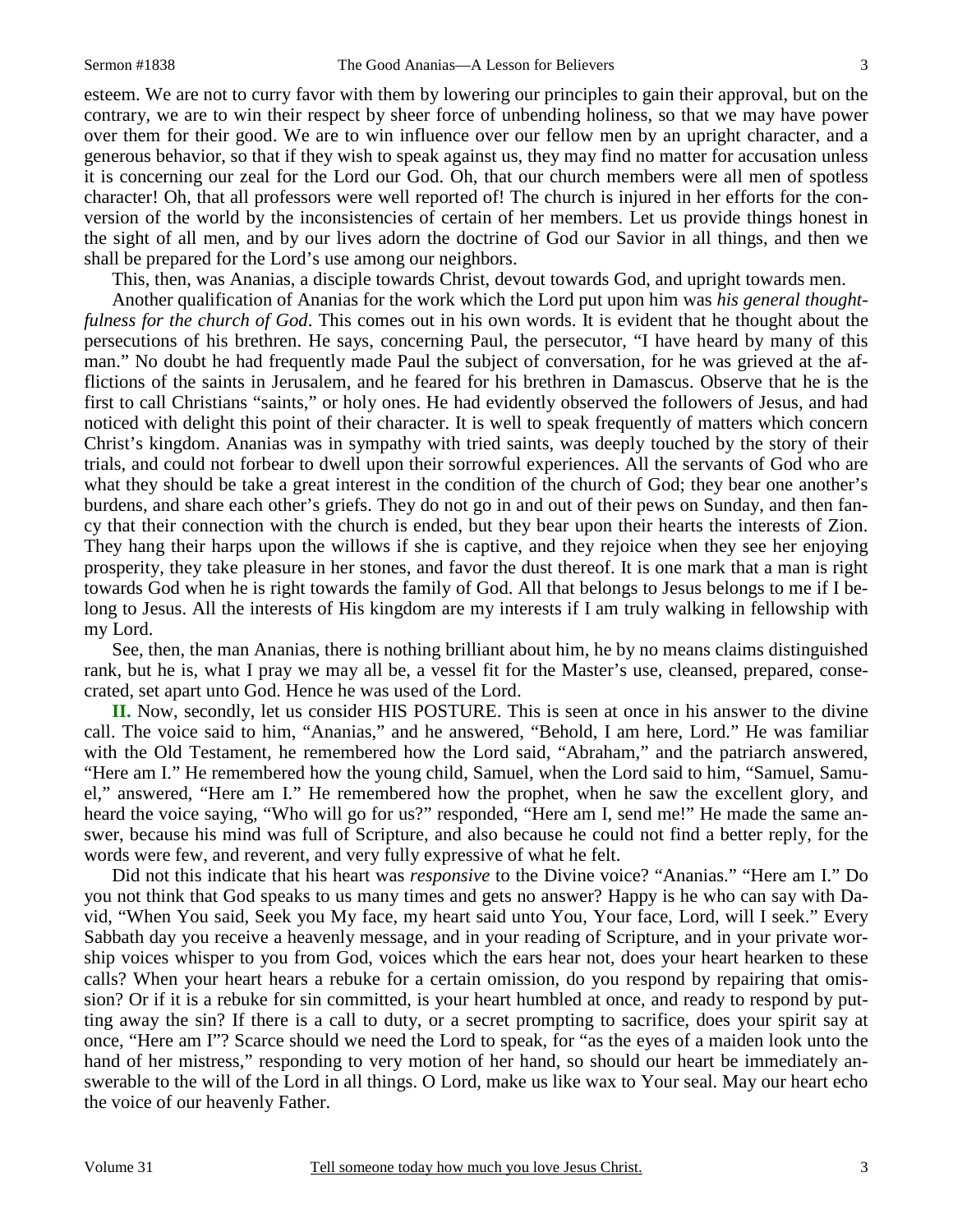He was also *ready*. "Here am I," he said. He did not ask, "What for?" but "Here am I," ready for anything. Oh, that our hearts might be in such a state that were it for living or for dying, for giving or for losing, for suffering or for working, the same response would come forth, "Here am I, make what use You can of me, my Lord; I shall count it an honor and a joy if You will send me anywhere, to anyone, with any message, at any time, here am I." Oh, brothers and sisters, are we free from reservations? Whatsoever the Lord says to us, are we prepared to do it? What drawbacks there often are! What hindrances to consecration, what reserves for the flesh, but blessed shall that man be who has no answer to give to God's call but just, "Here am I." Ready, yes ready!

 Again, I think his posture was one which I can only describe by using the phrase that he was *all there*. "Ananias." "Here am I," he said. Would not some Christians be compelled to say if they described themselves truthfully, "I am not here—You call me but I am not here"? Is it not so, that sometimes in prayer we are not there? In singing the praises of God how often it happens that the mind is wandering—we are not there. I know there is such a thing as preaching, and teaching, and doing service for God with a portion of yourself, and it is not a fact that all that is within you is stirred up to the service of the Lord. I often see upon a sunny wall a chrysalis, and when I go to take it down, I find that the summer's sun has shone upon it and the insect has developed, and left nothing but an empty case behind. How often in the pew we find the chrysalis of a man, but where is the man himself? Wait till tomorrow morning, and see him in his shop, there is the man, or, to follow up the figure, there is the butterfly with all its wings. Wait till you find our friend engaged in secular employment to his own advantage, and then you will see what he is made of, but in the work of the Lord he is not worth his salt. But oh, brethren, if ever a man ought to be all there, it is when he is called to the service of God. He should marshal all his faculties, and every faculty should reply, "Here am I." Call over the muster-roll of all your powers, and capacities, and abilities, and let each one of them answer to it, "Here am I!" The whole of a living man is something worth having, but a fragment of a man is only fit to be buried. Oh, that we might be found with our loins girt, and our lamps trimmed, and we ourselves as men that wait for our Lord, and watch for His coming. We are to be ready at His bidding to consecrate every faculty of spirit, soul, and body, to the grandest cause that ever moved the soul of man. There is the man, and there is his posture, may we be like him and stand as he stood! Help us, O Spirit of the living God!

**III.** Now, thirdly, we are to look to HIS DIRECTION. When he had thus said, "Here am I!" the Lord gave him his orders in detail. I do not say that the Lord will give us orders verbally, as he did to Ananias, and I would have you take heed that you do not mistake whims of your own mind for the voice of God, but I do say that whatsoever your hand find to do you are to do it with all your might, and believe that God's voice is calling you to that service which His providence places in your way. God still guides His servants when they are willing to be guided. Ananias had his orders as to *where* he should go. The Lord said, "Arise, and go into the street which is called Straight, and inquire in the house of Judas." The Lord knows the street and He knows the house where the sinner lives who is to be blessed by you. The Lord is very specific in His directions, for He gives Ananias the name of the person who kept the house. Whether, it was a house of public entertainment or not, I do not know; but the Lord knew all about it, and He gave His messenger precise directions. If you stand waiting for the Lord He will direct you today to the right street, and to the right house. Only wait upon Him, and if you go in His name He will take care that you are not sent to the wrong person.

 His directions further related to the person *to whom* he was to go. This person was to be named Saul, known to come from Tarsus, and he was to be a blind man, for he was to "receive his sight" through this Ananias. The Lord knows the individual whom you are to bless, and all about him, what he is, and where he is, and what he has been doing, and what he is doing, and what he is going to do. Though, as I have already said, you have no verbal directions given to you, yet any person, who falls in your way, if you will but seek to do God's work to him, will turn out to be *the* person whom God intends you to bless. You are to deal with him in faith under that impression, and you will not be disappointed.

 Ananias was also told *when* to go, he was to arise and go at once. Perhaps he had not yet left his bed, or it was a vision of the night, but he was to "Arise and go." God's errands are so important that we must not delay in their performance. Whenever a man proposes to obey in a week's time, he confesses him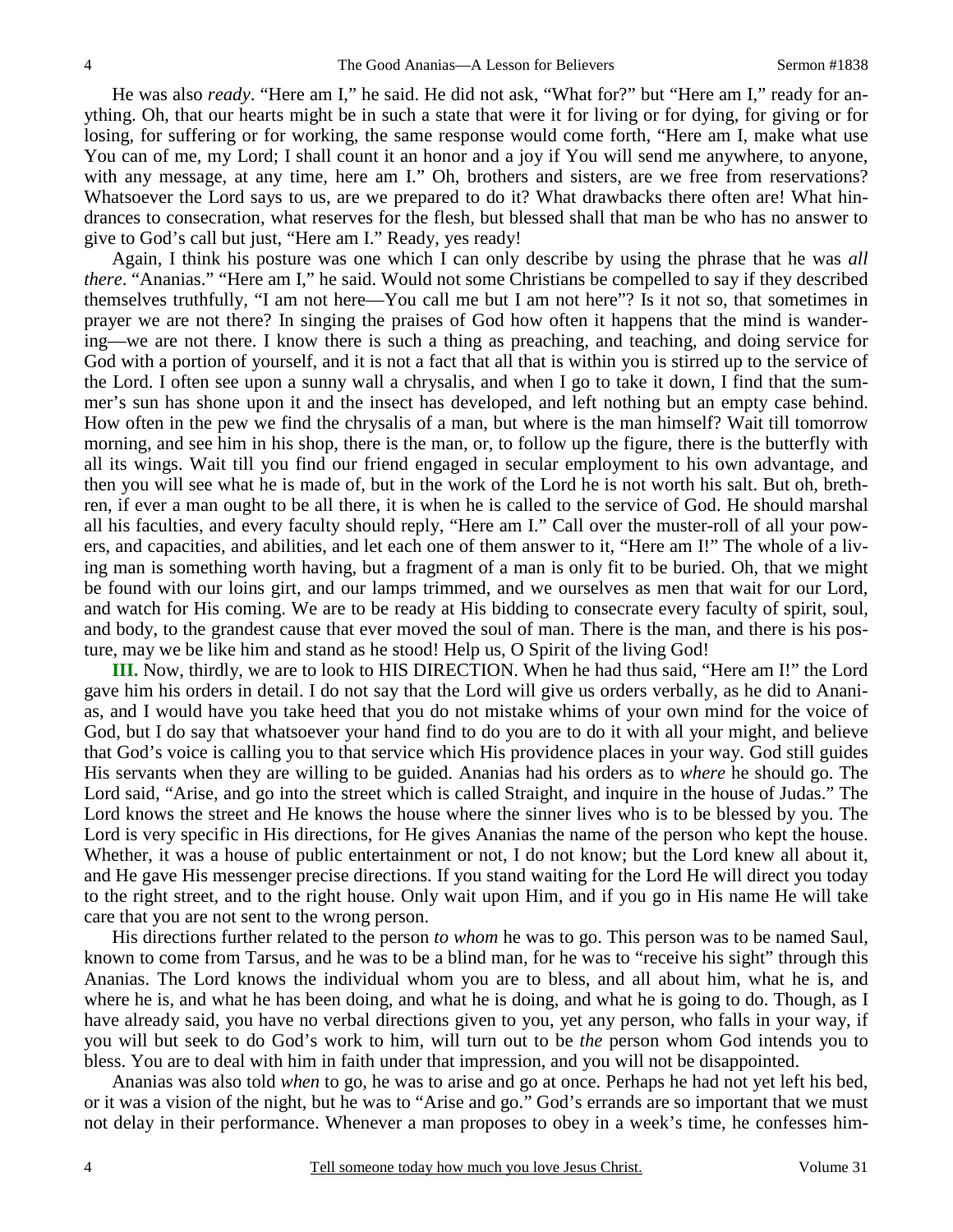self to be disobedient for that time. He who, when he receives a message delivers it at once, with the impression of his call fresh upon him, will deliver it with authority and power. This day there is a call to each believer to tell out the glories of the name of Christ wherever he has opportunity, this let him do at once.

 Ananias was also told *why* he was to go. He was to go to Saul of Tarsus, "for behold he prays." The servant was to go because the Master was already there. God had inspired the prayer of the blinded persecutor, and now He was about to answer it by Ananias. Where God has plowed we are to sow. Of that preparation you know but little, but your own duty is clear enough. If you begin to pick and choose the objects of your labor, you will select the wrong persons, but if because God has put such and such a person in your way, you tell him of Jesus and His love, you will make no mistake. The Lord who prepares you to speak has prepared him to listen. In fact, in this case Paul was so prepared that he had "seen in a vision a man named Ananias coming in." If we are always ready for the Master's work, we shall be surprised to find how beautifully He makes us fit in with His providence and His grace. There is a person in this Tabernacle this morning who has been here many times, and has always expected that a Christian friend would speak to him, and yet nobody has done so yet, but if you do it this morning, he will respond to you, and say, "Thank you; this is what I was looking for. God has been troubling me of late in my thoughts, and I am desirous to find the way of peace, you are the very person whom I wished to see." God sends the right messenger to the right man—Ananias to Saul.

 He had further directions, for he was told *what* he was to do when he found Saul, he was to lay his hand on him. There is a great deal in the touch of an earnest man. If you stand half a mile off from a man, and throw the gospel at him, you will miss him, but if you go close to him, and lay hold upon him, giving him a hearty grip of the hand, and show that you have affection for him, you will, by God's blessing, lead him in the right way. You must come into heart contact if you are to influence the man. "But," you say, "If I did thus grasp a man and speak with him, I could not open his eyes." Could Ananias do so? Yet the Lord worked by Ananias, and why not by you? "Oh, but I do not think I could comfort a troubled heart." Ananias could not have comforted Paul unless the Lord had been with him. Paul was a vastly superior man to Ananias, but yet the humbler man was the means of the spiritual enlightenment of the greater mind, and why should not you? Though you should meet with a great skeptic, or a very learned person who is quite a giant Goliath, compared with you, yet make bold to play the man, for the Lord does not work by gigantic instruments, but by young Davids, who seems unequal to the task. At any rate I do pray you, dear brother, be ready to speak what the Lord has spoken to your own soul, and be this your resolve—

> *"Now will I tell to sinners round What a dear Savior I have found; Point them to Your redeeming blood, And say, Behold the way to God."*

Your instructions are in the Scriptures—follow them!

**IV.** But now, fourthly, good Ananias, excellent man as he was, had HIS DIFFICULTIES, and so when he was bidden to go he said, "Lord, I have heard by many of this man, how much evil he has done to Your saints at Jerusalem: and here he has authority from the chief priests to bind all that call upon Your name."

 These difficulties were *very natural*. Saul's conversion was astonishing to the last degree. Ananias had long been thinking of the terrible persecutor, Saul—"I have heard by many of this man." Could it be that this wolf had become a lamb? Ananias had Saul on the brain through terror of his cruelties, and now he was to have Saul on the heart through joy of his repentance. He had heard such dreadful stories of the ferocious persecutor, that as soon as he heard the word "Saul," it took his breath away. There is a promise that the leopard shall lie down with the kid, but it is not surprising that the kid should at first shrink from the monster, and so this dear, plain, simple-minded man was startled at the idea that he was to visit the malicious man who had sought the lives of Christians.

 But, notice, that his objections were such that *he could tell the Lord about them,* and whenever you feel any difficulty, if you can lay it before the Lord in prayer, there may be unbelief in it, but there will be no willful sin in it. We do not praise that good man who said, "Send by whomsoever You will send,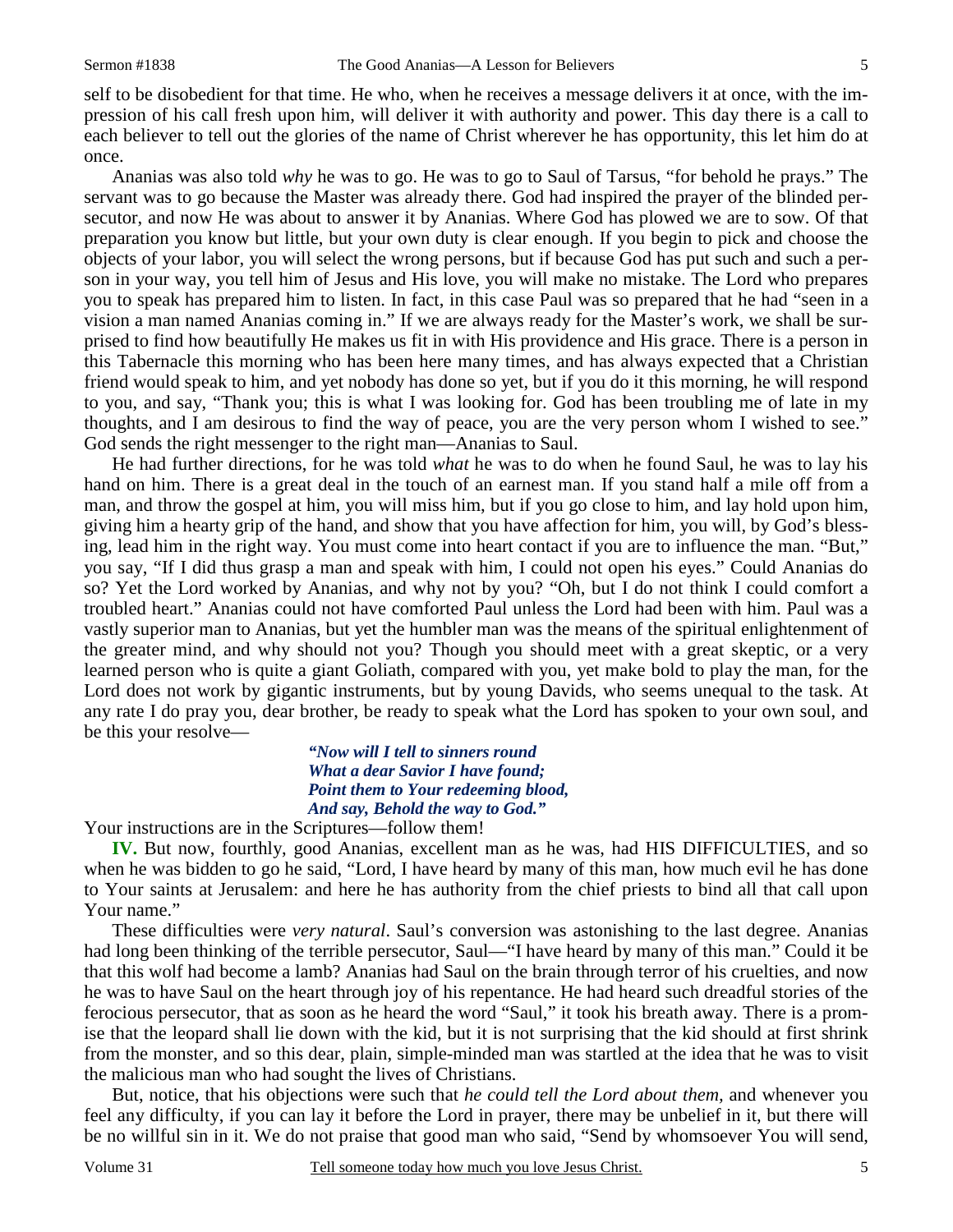but not by me." Yet he was not blamed when he gave his reason, and mourned that he was slow of speech, but the Lord met him in great tenderness, and helped his infirmity. To tell your difficulty to God may be evidence that you are hearty in His service, and only regret that you have not greater ability to consecrate to it.

 But, observe, that his difficulty was *unfounded*. If he had thought for a minute he would have concluded that if Saul prayed he must have ceased to persecute. To any man who prays we may go with confidence that he will listen to our witness concerning Christ, in whose name he is praying. Ananias had forgotten this. The Lord had changed the heart of Saul, He had visited him with the light of His glory, and made him His captive for three whole days of darkness, and now he was ready enough to welcome the man by whom his eyes would be opened. Do we not lose opportunities of doing good by dwelling too much upon the past characters of those to whom we are sent? Do we not say, "I have heard of this man that he is a desperate, drunken, swearing fellow, I shall not go near him"? My dear friend, this is the man who most needs your aid, and who knows but at the very time when you go to him the Lord may be dealing with his conscience, so as to set before you an open door. Are we to speak to none but those who will welcome us? In that case we shall be often disappointed, for such persons do not always repay our exertions. Those who have been for a long time very hopeful are usually the most hopeless of cases, but utterly hopeless people are often the most hopeful when we have faith enough to approach them. Do not bury a man before he is dead; hope that so long as a sinner lives he may yet live unto God. Be hopeful that He who placed this sinner in your way and you in the sinner's way, has designs of love which are about to be accomplished.

**V.** Concerning Ananias, I want to remind you, in the fifth place, of HIS COMFORT in the work. The Lord reassured His servant first by reminding him of *the doctrine of election*. God said to him, "He is a chosen vessel unto Me." Some read it "He is a choice vessel," as if there were originally something in Paul which rendered him a choice person, but the apostle himself does not put it so, for he describes Ananias as saying, "The God of our fathers has chosen you that you should know His will." He did not know the will of the Lord except through the divine choice. To him the revelation of God came as the gift of sovereign grace. Here was one whom God had chosen to bless, though Ananias knew it not. The grand doctrines of sovereign grace and of electing love are the most powerful inducements to labor for the conversion of all who come in our way. Did not our Lord say to one of His servants, "I have much people in this city," and did he not make this his encouragement for preaching the truth with all boldness? So let it be your encouragement. Behind all opposition there is an almighty will which cannot be set aside, there is a purpose which must be accomplished, there is a predestination that can by no means be defeated. "Oh," says one, "if I believed that God had an elect people I should not preach again." It is singular how people argue, for that is the very reason why I do preach. If the Lord has not chosen any, what is the use of my preaching? But if He has done so, I shall not preach in vain. Often have I thought to myself—I shall have a picked congregation today, God will bring the very people here that He means to bless, and He will save His own elect by His own word. It does not rest with me, nor with them, but with Him, and therefore there is hope. The eternal purpose goes forth in all the majesty of its might, therefore will we go to every creature, testifying in the name of Jesus, and believing that as many as the Father gives Him, shall come to Him.

 Moreover, the Lord put aside the fears of Ananias by telling him that He had *chosen this man to a great purpose*. "He is a chosen vessel unto Me, to bear My name among the gentiles." A great sinner is to be made a great saint. A great opposer is to become a great laborer. Who knows how largely God may use the sinner whom we seek to save? Who knows what may be in any man, or in any child? You, dear teachers in the school, may be teaching Luthers, or Melancthons, you may be instructing in those young girls holy women, who shall serve the Lord abundantly. You are handling choice materials, therefore be not careless in your service. To you is given not gold, nor silver, nor precious stones, to fashion, but immortal spirits, that shall glorify Christ on earth and in heaven.

 And then, to remove all difficulty from the mind of Ananias, the Lord told him that *He would go with him*—"For I will show him how great things he must suffer for My name's sake." You are bidden to teach the gospel to an individual who has been very hardened, and you fear that you have no strength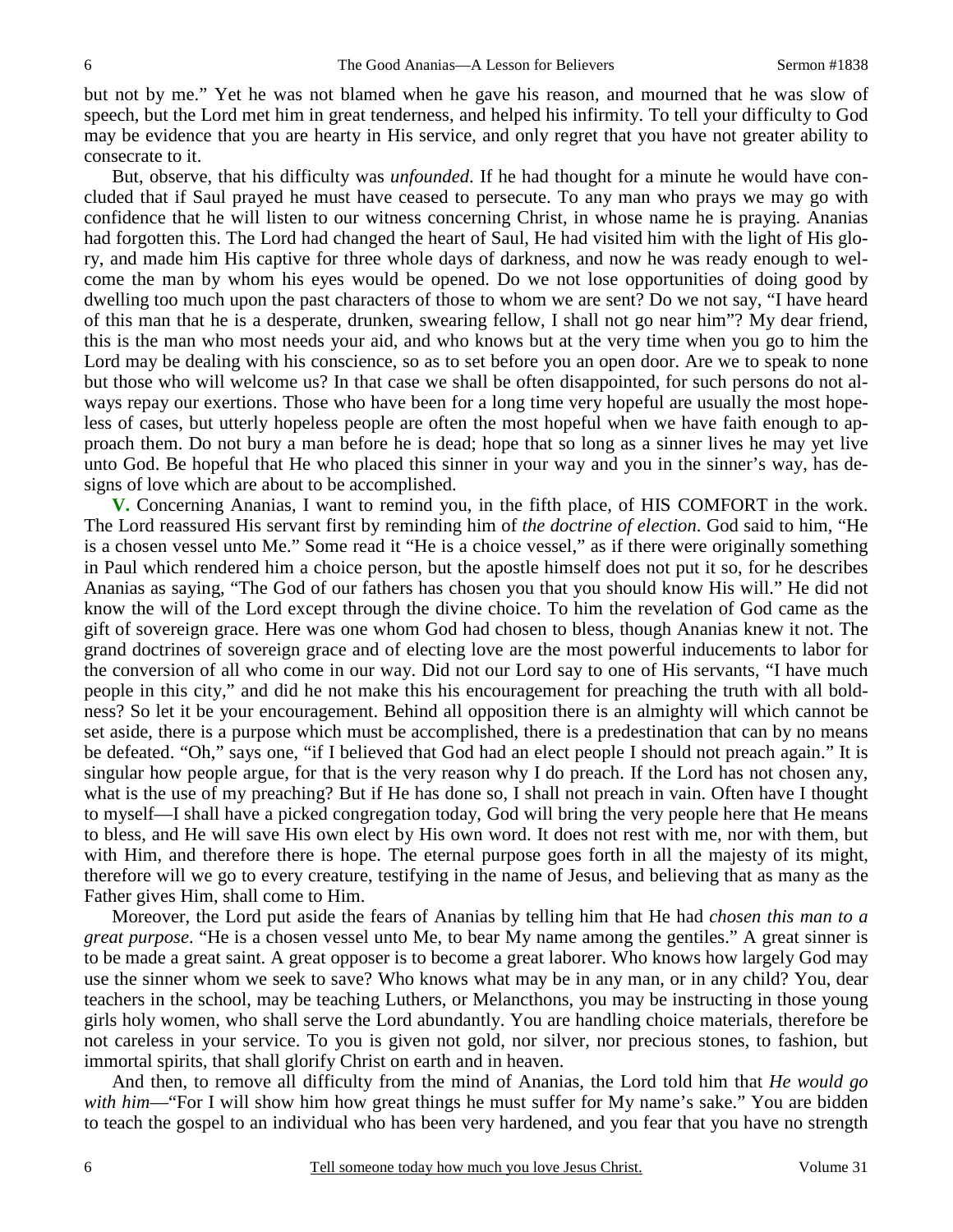for such an undertaking, and therefore, you cry, "Lord, I cannot show this man the truth." The Lord replies, "I will show him." "But," you say, "He is so ignorant!" "I will show him." "Alas, he is blind and prejudiced!" "I will show him." You are "laborers together with God." When we lift our trowel upon this wall we may know that a divine arm is moving at the same moment, and the stone which we seek to place in its course shall be laid there by an omnipotent hand, which works effectually. Wherefore, give yourselves up to your Lord's work, whatever that work may be. "Behold I will make you a new sharp threshing instrument having teeth: you shall thresh the mountains, and beat them small, and shall make the hills as chaff. You shall fan them, and the wind shall carry them away, and the whirlwind shall scatter them; and you shall rejoice in the Lord, and shall glory in the Holy One of Israel."

**VI.** I must ask your attention for a minute or two to the sixth point, and that is, the difficulties of Ananias being taken away, observe HIS OBEDIENCE to his Master's orders.

 It was *prompt* obedience, "Ananias went his way and entered into the house." No longer hesitating nor delaying, he went his way with all speed. His obedience was *exact;* he entered into the house, and putting his hands on Saul, said, "Brother Saul." He did as he had been bidden. There is a great point in that. Mind that what you preach is the gospel of the Lord Jesus, and that what you do is by order from the throne, and that it is carried out in the Spirit's power, for you cannot expect the Lord to bless your message if you alter it. If my servant goes to the door and amends the message which I have sent by him, why then he must bear the responsibility of doing so and also run the risk of dismissal, but if I as Christ's servant deliver my Lord's message to the best of my knowledge, just as He gave it to me, then my Lord is responsible for the success of it, and not myself. Be prompt, therefore, and be exact.

 Then, see how *loving* he was. "Brother Saul," he said. Saul of Tarsus would not have made two bites of Ananias a little time before if he had fallen into his power, but now the words, "Brother Saul," are sweet to his ear. Love is the method of grace. You cannot win souls by putting on a morose countenance and repelling all approaches, but it must be "Brother Saul." Do not be afraid to call the individual "Brother," but take care that you mean it. Though he may be a greater and wiser man than yourself, still come close to him with confident affection, for if he is indeed a brother, he will accept the salutation, and if not, your peace will return to you. Ananias did not use the term as a hypocritical expression, but his spirit and feeling were brotherly. The love of his speech divulged his deep affection and intense sympathy. He was as pleased with Saul as a mother with a newborn child. He shared with angels the joy over the returning prodigal.

 See also how *wisely* he spoke. It was given him in the same hour what he should speak. He did not pompously say, "I am an ordained official, and therefore speak with great dignity," but he began, "The Lord, even Jesus, that appeared unto you in the way as you came, has sent me." It was wise thus to sink himself in His authority. He speaks most wisely all through, and speaks precisely the right words. When he alludes to Paul's former course, he only gives a hint of it—"The Lord that appeared to you in the way as you came." He does not say, "as you came to persecute us," but he allowed conscience to do its own work. He gives the items of his errand—"Jesus has sent me that you might receive your sight and be filled with the Holy Spirit." I have not time to indicate all the points which show the prudence of the Lord's messenger. May we also be made wise to win souls.

 Notice how thoroughly *faithful* Ananias was. He said, "Arise, and be baptized, and wash away your sins." The tendency with many good evangelists is to say nothing upon that point. The main thing is to get this man to be a believer in the Lord Jesus Christ, but to say, "Arise, and be baptized," is not that far less important? Brethren, we have nothing to do with altering Christ's message, but are bound to deliver it as a whole, without addition or diminution. The tendency everywhere is to say, "Baptism should not be mentioned, it is sectarian." Who said so? If our Lord commanded it, who dares to call it sectarian? We are not commanded to preach a part of the gospel, but the whole of the gospel, and Ananias did this. Is it not written, "He that believes and is baptized shall be saved"? Why omit one clause? I question whether God's blessing has not been withheld from some teachers and preachers because they have failed to repeat their message in its entirety. A brother will write to me next week and say, "I am sorry that I cannot circulate your sermon, because you allude to baptism." My dear brother, if you cannot circulate the sermon, I must be content without your kind help; but I cannot amend the Lord's word to